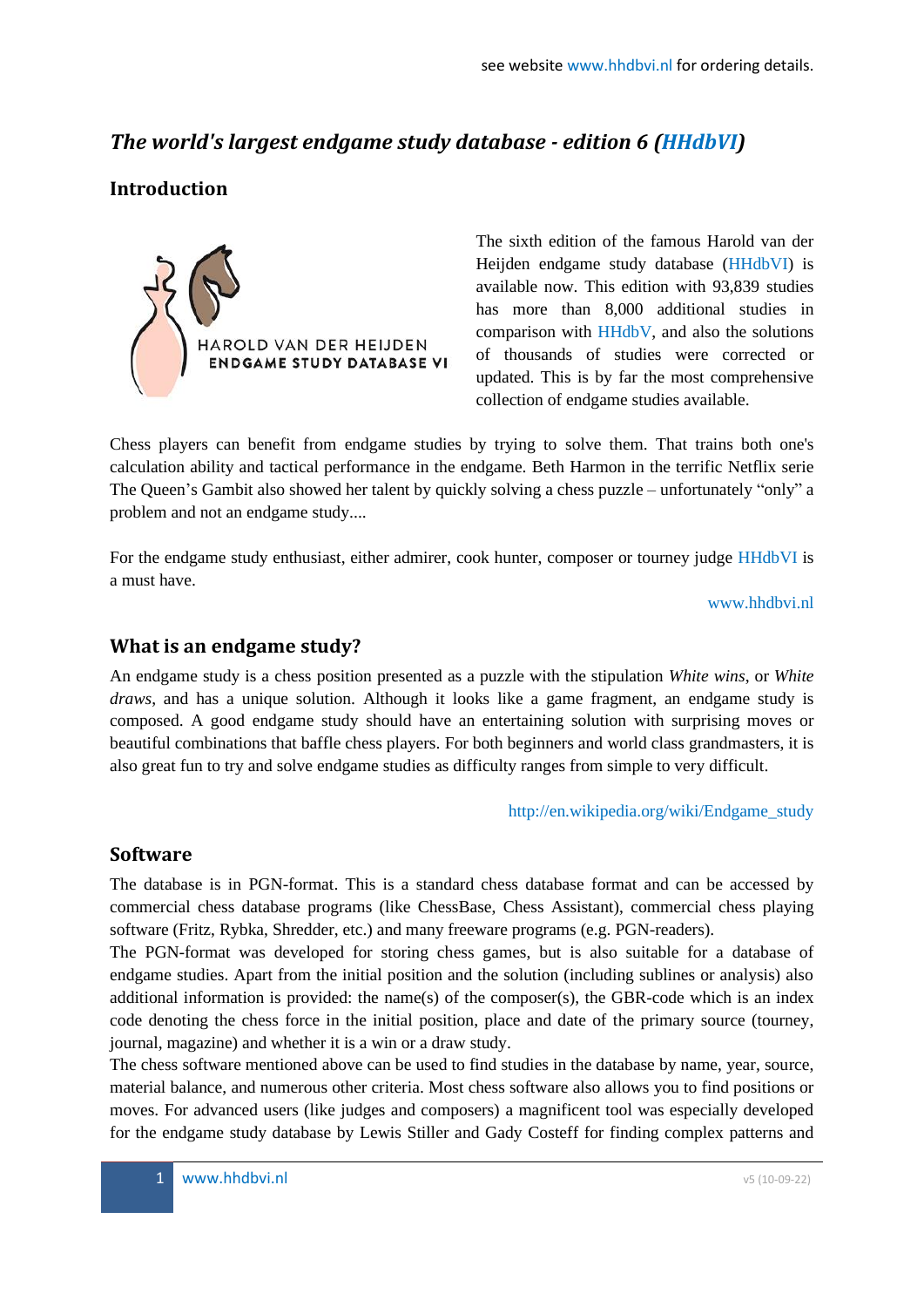manoeuvres: Chess Query Language (CQL). CQL as well as the graphical interface Visual CQL (programmed by Emil Vlasák) are freely downloadable.



*Screenshot of Chess Query Language and Visual CQL.*

[http://en.wikipedia.org/wiki/Portable\\_Game\\_Notation](http://en.wikipedia.org/wiki/Portable_Game_Notation) <http://en.wikipedia.org/wiki/ChessBase> [http://en.wikipedia.org/wiki/Chess\\_Assistant](http://en.wikipedia.org/wiki/Chess_Assistant) [http://en.wikipedia.org/wiki/List\\_of\\_chess\\_software](http://en.wikipedia.org/wiki/List_of_chess_software) [http://en.wikipedia.org/wiki/GBR\\_code](http://en.wikipedia.org/wiki/GBR_code) <http://www.gadycosteff.com/cql/> <http://www.vlasak.biz/vcql6.htm>

# **What's new in HHdbVI? (information for experienced users)**

HHdbVI again has more information than HHdbV did. Apart from more than 8,000 new studies, also the solutions of thousands of studies have been updated, e.g. by adding sublines from primary sources. Also, many endgame study enthusiasts reported thousands of flaws in studies to me.

Like in HHdbV sources of corrections, modifications or versions are added as text before the 1st move of the solution. The same goes for the cooks, including the names of the person(s) who cooked the study (and the relevant move is marked with his initials). This information is relevant for people writing about endgame studies. Without HHdbVI it is almost impossible to find out where a certain correction of a study was published, or who managed to first cook that famous prize winner!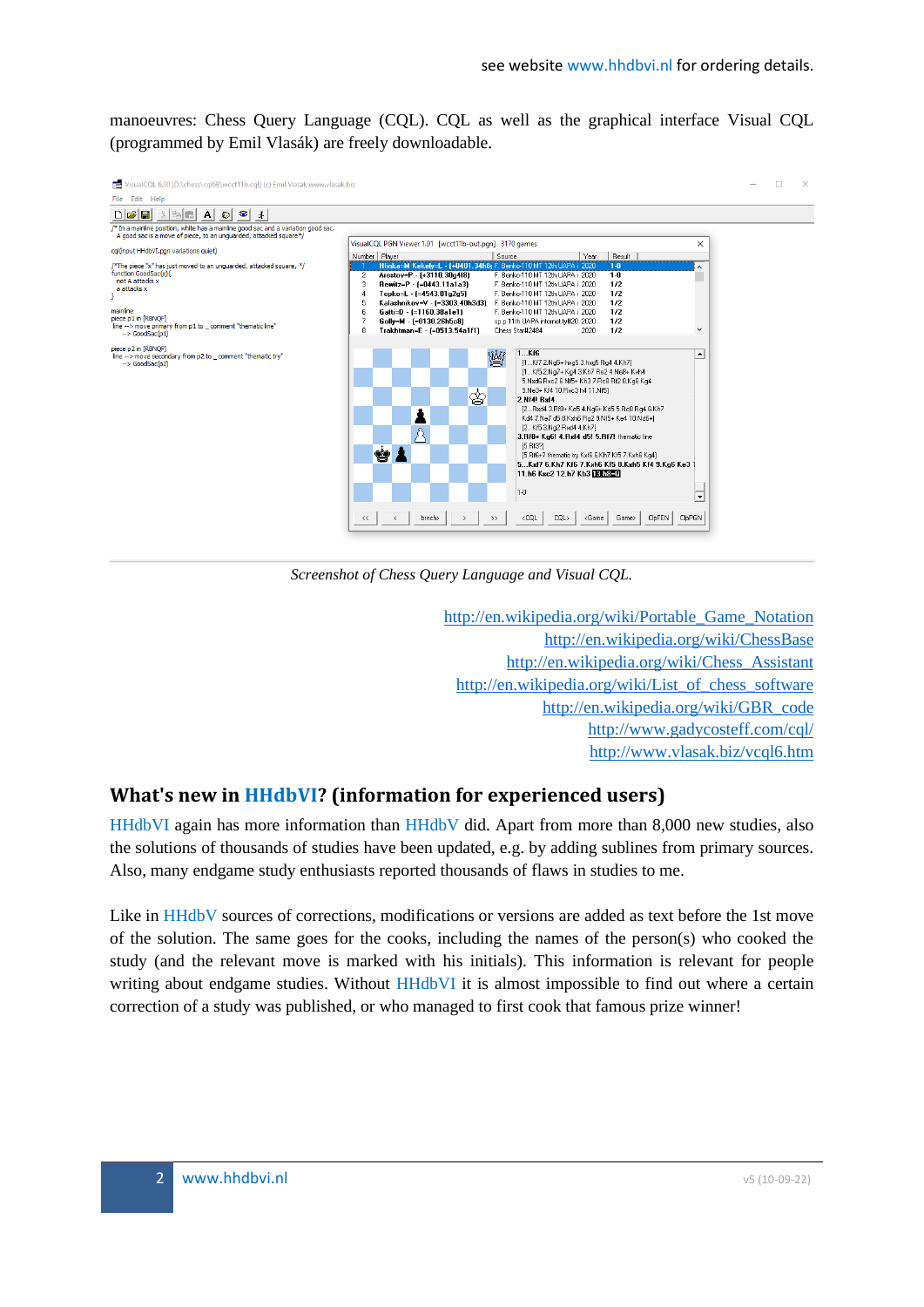### **Other details/additions** ( $\mathbb{Z}$  = new in HHdbVI):

- More publication details (dates, publication month and issue number  $\boxtimes$  of newspapers, or magazines).

- 100% anticipations: reference to the relevant study.

- For studies that were inspired on a previous study ("after"): reference to the relevant study.

- **EG**-number.

- For some studies, the composer mentioned the composition date (year) of a study which (of course) was earlier than the year of publication.

- Results of ring tourneys.
- Source information if a study was submitted to more than one source.

- In some cases, orthodox chess problems are sometimes published as win studies. If known, the original stipulation is provided.

### **Codes**

Similar to HHdbV, codes are included to be able to identify flaws (cooks, corrections) and other relevant properties of endgame studies. This codes are now included in the "Black" field of the PGN.

U1: second solution (at move 1).

U2: cook; extra solution after move 1.

U3: incorrect; White is unable to fulfil the stipulation (in a win study Black draws or wins;

in a draw study White loses).

U4: "super-cook". White can even win in a study with a draw stipulation.

U5: illegal initial position  $\boxtimes$ .

(c): correction; i.e. original study was unsound.

(m): modification; i.e. original study was sound, the improvement has another motivation.

(v): version (perhaps a correction or a modification).

(s): corrected solution (without changing the position).

MC: too many composers to fit the "White" field. All names given as text before the first move.

TW: twin study (also triplicates, quadruplicates, etc).

AN: 100% anticipation: the whole study was published earlier by someone else.

PH: posthumously published.

TE: theoretical ending (i.e. probably not an endgame study).

CR: colours reversed (the original stipulation was: Black to win/draw).

TT: theme tourney.

### **Textual comments**

There are some textual comments occurring in the solution of a study:

- Before the first move, there is additional information on the endgame study like stipulation, composer, tourney, source and date. **EG**# points to diagram nummner in the famous endgame study magazine **EG**.
- **<main>** this is also a main line of the solution.
- $\langle$ **or** $>$  an alternative move but very similar to the main line (minor dual).
- **<eg>** the solution has ended with the last white move, the rest is only analytical proof, and may have alternative moves,
- **<cook>** and may have initials. This indicates the move that cooks the study. The initials refer to the person who found the cook. The details are given as textual comments before the first move. In most cases this is self-explanatory, but **HH** stands for Harold van der Heijden.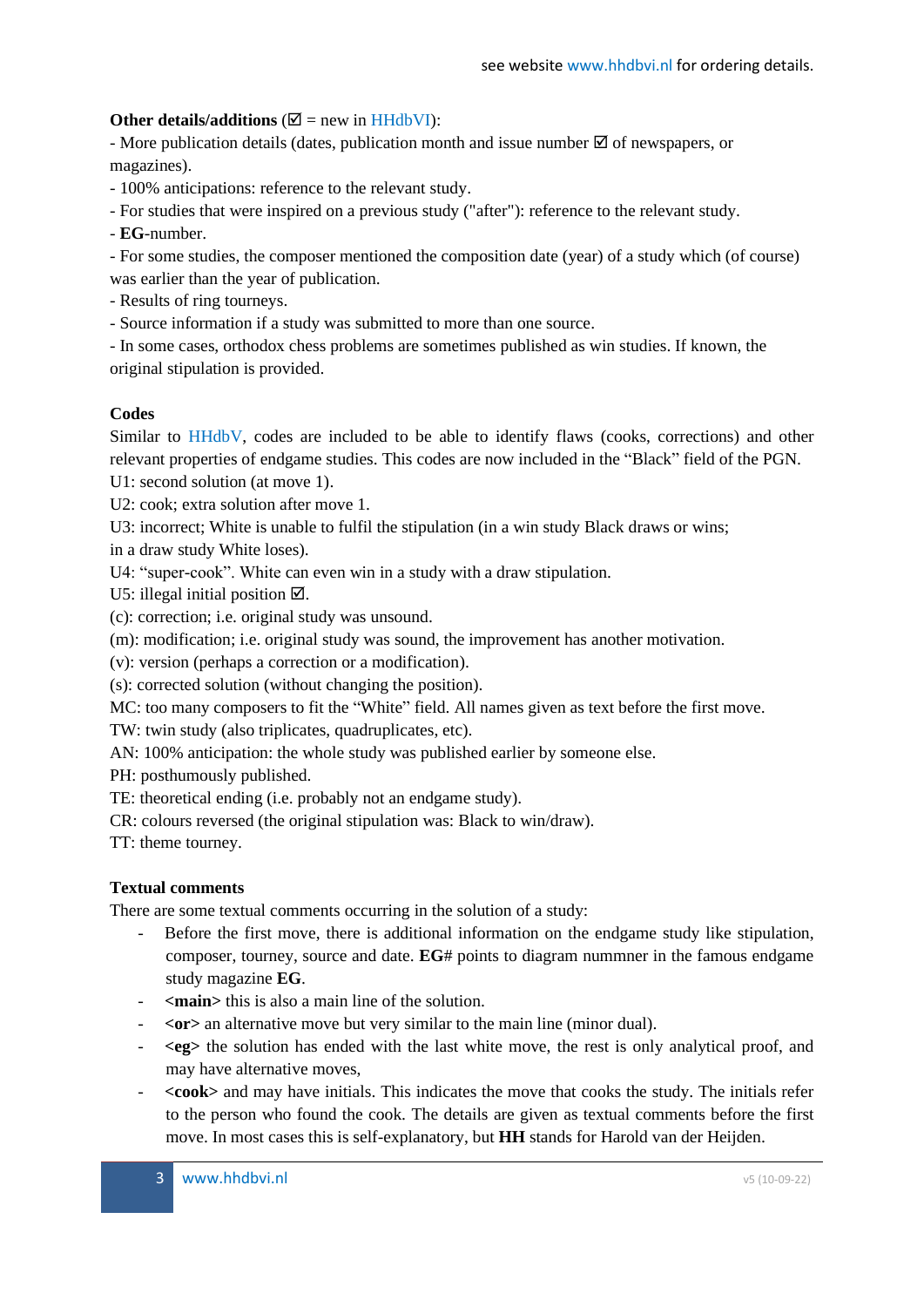# **Statistics (by Harold van der Heijden, December 2020)**

The previous editions from 1991, 2000, 2005, 2010, and 2015 contained 23358, 58801, 67691, 76132, and 85,619 endgame studies, respectively.

HHdbVI holds 93,839 endgame studies by no less than 5,671 composers, of which a vast 4,627 have less than 10 studies in the database (and 2,451 published only a single study!). All these figures include unsound studies and versions.

The average number of studies per composer is 18.1. The top six of the most prolific composers is unchanged in comparison with HHdbV (see Table 1). Hlinka, Arestov and Garcia are the newcomers in the top ten, kicking out Horwitz, Kasparyan, and Bondarenko.

Table 1: The top ten of composers with the largest number of studies in HHdbVI. Between brackets the number of studies without corrections or versions are given.

| 1. Ernest Pogosyants  | 2,198 | (1,924) |
|-----------------------|-------|---------|
| 2. Henri Rinck        | 1,792 | (1,578) |
| 3. Aleksey Troitzky   | 1,762 | (1,048) |
| 4. Ladislav Prokes    | 1,261 | (1,108) |
| 5. David Gurgenidze   | 1,048 | (916)   |
| 6. Michael Bent       | 958   | (823)   |
| 7. Michal Hlinka      | 917   | (858)   |
| 8. Pavel Arestov      | 902   | (869)   |
| 9. Mario Guido Garcia | 834   | (789)   |
| 10. Iuri Akobia       | 829   | (772)   |
|                       |       |         |

It is tempting to make a similar list with only the studies that are sound. But as studies of certain composers have been systematically checked using state-of-the-art hardware and software and those of others have not, such a list would have considerable bias.

Some composers made a giant leap in the number of studies (again including corrections) between HHdbV and HHdbVI: P. Arestov (+473), M. Hlinka (+469), L'Kekely (+397), P. Krug (+397), V. Kuzmichev  $(+346)$ , M. Garcia  $(+339)$ , M. Minski  $(+312)$ , and V. Tarasiuk  $(+244)$  added more than 200 studies to their oeuvre. Pavel Arestov also headed this list between HHdbIV and HHdbV!

Table 2: The total number of studies per decade in HHdbVI.

| 1881-1890 | 610   | 1951-1960 | 7,374  |
|-----------|-------|-----------|--------|
| 1891-1900 | 929   | 1961-1970 | 8,032  |
| 1901-1910 | 1,910 | 1971-1980 | 10,824 |
| 1911-1920 | 2,253 | 1981-1990 | 11,036 |
| 1921-1930 | 6,953 | 1991-2000 | 9,610  |
| 1931-1940 | 6,368 | 2001-2010 | 9,801  |
| 1941-1950 | 5,578 | 2011-2020 | 9,782  |
|           |       |           |        |

The numbers of studies per decade gradually increased except for the decade with WWII (see Table 2). Since the 1970's on average approximately 1,000 new studies were published each year. As also "new" older studies are included and versions of older studies continue to appear, probably the 100,000 mark will be passed with HHdbVII.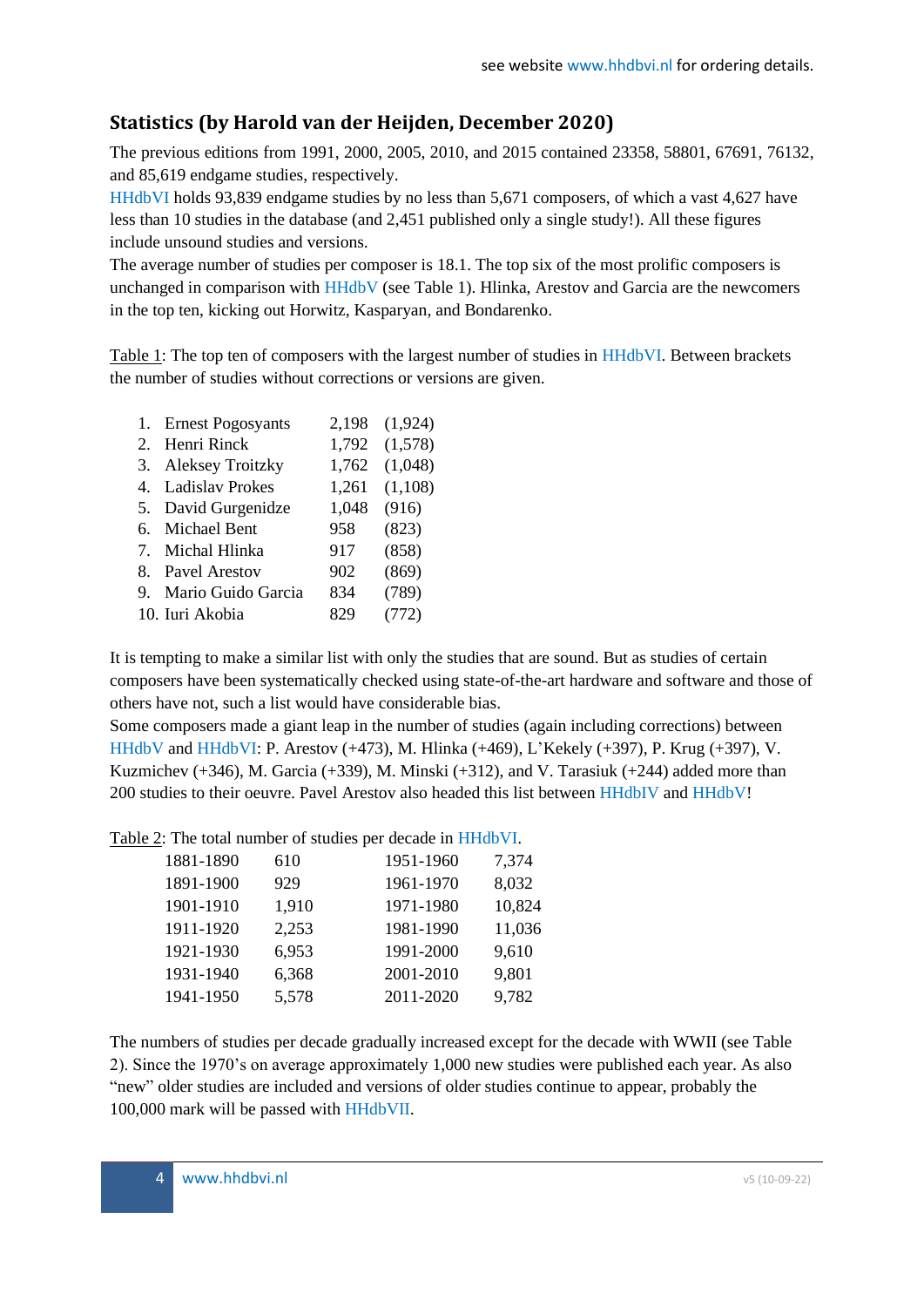Some people wonder why I do not "simply check" all the studies in my database by computer when I include them in my database, or do that in retrospect. Apart from the work involved (it would take several years just to check every study at a rate of one per 5 minutes and working on this for several hours per day) I would have to repeat this with every generation of hardware, software and EGTB. This would leave me no time to add new studies to my database. No less than 35% of the studies in HHdbVI seem to be cooked (Table 3). It must be noted that it is hardly an exception that, with contemporary facilities, also claims/cooks are refuted, making the study sound again. I have decided to continue to include unsoundness claims in my database, despite the fact that almost anybody is able to check the soundness of endgames studies today. But, especially for organizers for solving events, I underline that studies which are not reported to be unsound in my database, should be thoroughly checked before using them in your event. Of course, if you do find a problem in a candidate study, be sure to let me know.

Table 3: Statistics on cooks and corrections in HHdbVI

| Total          | 93,839       | (c) | 6,348 |
|----------------|--------------|-----|-------|
| U1             | 8,285        | (m) | 854   |
| U <sub>2</sub> | 16,696       | (v) | 2,696 |
| U <sub>3</sub> | 11,802       |     |       |
| U4             | 378          |     |       |
| U <sub>5</sub> | 72           |     |       |
| Sound          | 61,395 (65%) |     |       |



# **Personal profile**

Dr. Harold van der Heijden (b. 1960) is one of the world's leading experts on endgame studies. He is: chief editor of the famous international magazine **EG**, FIDE master of chess composition (endgame studies), FIDE judge for endgame studies, was spokesman of the endgame study subcommittee of the WFCC, author of two books about endgame studies, and collector of books with endgame studies.

Professionally, he is in charge of a veterinary R&D-laboratory. He is married and has two sons (31 and 28).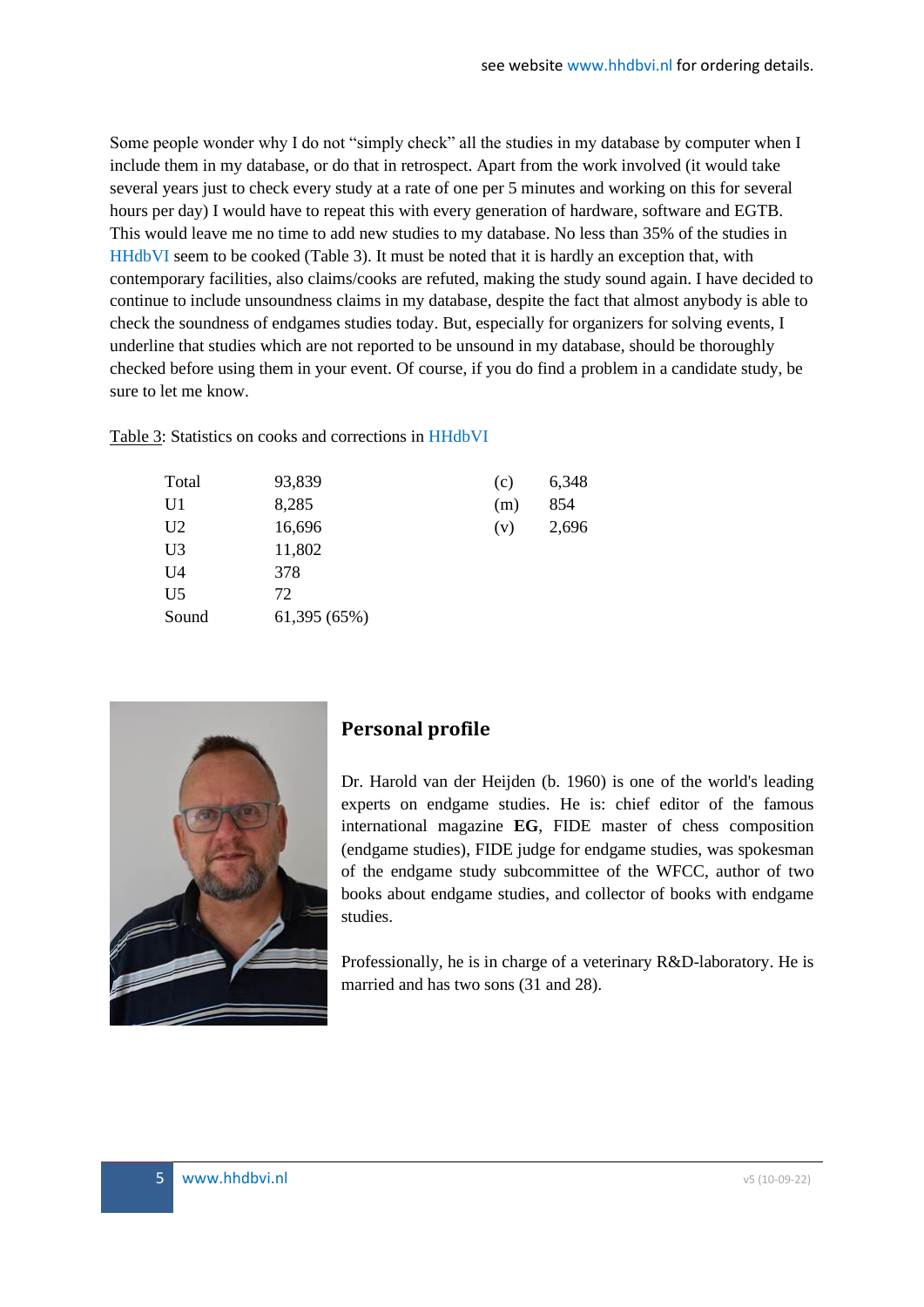# **FAQ**

*Q: Who designed that beautiful* HHdbVI *logo?* A: Nanja Toebak, graphical designer and famous for her book covers and logos. [www.nanjatoebak.nl](http://www.nanjatoebak.nl/)



*Q: As I already have* HHdbV*, is it possible to obtain only the new studies of* HHdbVI*?* A: No. HHdbVI not only has many new studies, but also the solutions or information of thousands of studies in HHdbV have been updated.

*Q: I am a registered user of HHdbV (or previous editions). Do I get a discount on* HHdbVI*?* A: Sorry, no. Only very recent buyers do (and were informed when they ordered HHdbV). Since we update every 5 years, it means that you only pay 11 EUR per year.

### *Q: Why do you include unsound studies in the database?*

A: Not only to make the collection of published studies as complete as possible, but there is another obvious reason: the flaw often is discovered (much) later. When one comes across the study in the original or in a secondary source there is no mention of a flaw, and would be included as a sound study. All studies that were reported to be unsound are labelled.

### *Q: Are the studies in* HHdbVI *which are not labelled to be unsound, always correct?*

A: No. Unlike for chess problems, computer checks of endgame studies very often do not allow a final conclusion. Studies with limited material (<= 7 men) could be checked against endgame table databases (EGTB), but still caution is necessary (second solutions or duals could only be waste-oftime duals, and the tester must inactivate the 50-move rule). When you want to use a study, e.g. for a solving event, make sure you examine it thoroughly and use contemporary hardware and software.

# *Q: There are some "endgame studies" in* HHdbVI *that actually are chess problems. Why are those included?*

A: These chess puzzles were published with the stipulation "Win" (and often these puzzles are also correct as an endgame study). Later when turns out that it is a chess problem instead, the original stipulation is added to the database. Chess problems that were never presented as endgame studies are not included.

### *Q: What is the purpose of including the GBR-code in the Black field?*

A: It is convenient to query the database for certain endgame studies. For instance, one sees a study by Kasparyan with the wK at a1 and the bK at h8 in the initial position, and wants to know it if is present in the database. Then the query is: White: "Kasparyan" and Black: "?a1h8". It will result in 3 hits. Or, you want to have list of all rook endings. Query Black: "?0400". 3243 hits.

### *Q: What is the best software to access* HHdbVI*?*

A: Any PGN reader can be used to browse the studies (some freeware PGN readers only allow you access to a limited number of "games"). Of course, commercial chess database software usually has more advanced database options. Finally, Chess Query Language (CQL) is freeware and is by far the most sophisticated software (and was especially developed for HHdb). However, it is aimed at advanced (study and computer) users.